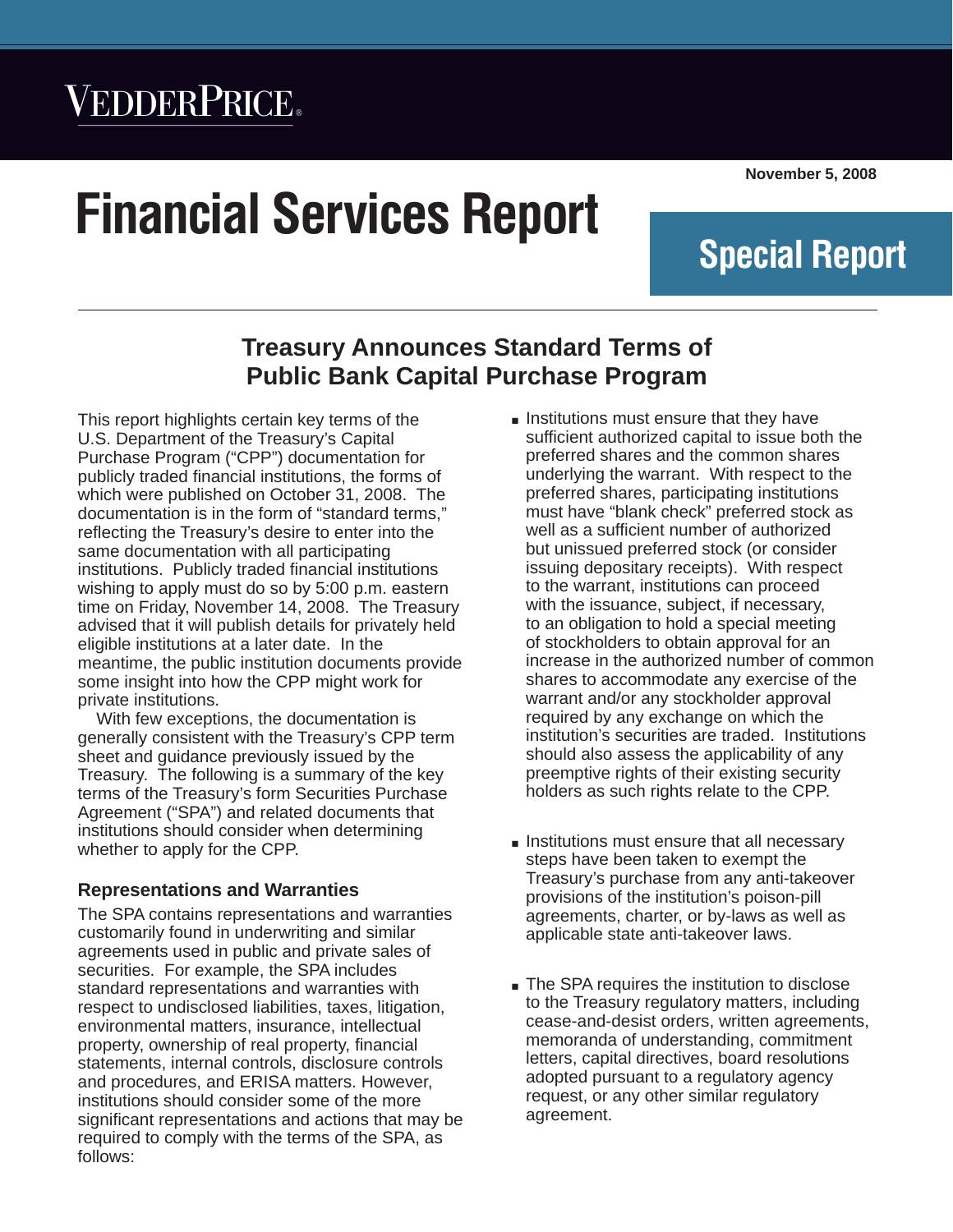- **Each institution must represent and warrant** that it has not taken any action that would subject the sale of preferred shares to the registration requirements under the Securities Act of 1933.
- $\blacksquare$  All of the representations and warranties are qualified by reference to matters previously disclosed in the institution's most recent Form 10-K and other periodic reports filed during the current fiscal year. In other words, the institution's recently filed SEC reports can effectively serve as a "schedule of exceptions" to its representations in the SPA, although thorough diligence and careful consideration of the adequacy of its previously disclosed statements should be undertaken. The SPA also contemplates disclosure schedules for certain representations to qualify them with respect to matters not previously disclosed.

#### **Closing Conditions**

The SPA contains customary closing conditions, including delivery of a written opinion of counsel in the form provided by Treasury as well as compliance with the executive compensation requirements (discussed below).

#### **Dividends/Redemptions**

As earlier noted in the CPP term sheet, the SPA places the following dividend and securities repurchase/redemption restrictions on participating institutions for three years (or earlier if all preferred shares issued to the Treasury have been redeemed by the institution or transferred by the Treasury):

Common dividends cannot be increased above current levels without Treasury approval. Under this provision, an institution could reduce its dividend and subsequently restore it during the three-year period. As is typically the case where preferred stock is issued, no common dividends may be paid unless dividends on the preferred shares have been paid in full.

Redemption or repurchase of equity or trust preferred securities is not permitted without Treasury's approval. Institutions may, however, redeem or repurchase such securities under certain circumstances, including to offset dilution related to employee benefit plans in a manner consistent with past practice, certain market-making and related transactions by a broker-dealer subsidiary of the institution, as custodian/trustee for another beneficial owner, or pursuant to certain agreements pre-dating participation in the CPP.

#### **Executive Compensation**

- The SPA confirms that in order to receive the investment, the financial institution must certify that it has amended all compensation agreements, plans, and arrangements to ensure compliance with CPP's clawback requirements and prohibition on golden parachute (severance) payments.
- $\blacksquare$  If necessary to make the executive compensation changes effective, the financial institution must obtain the consent of the senior executive officers to the changes. In addition, those officers must provide a waiver of claims against the government in the form attached to the SPA.
- To meet the consent requirement, most, if not all, financial institutions will use a letter agreement executed by each executive officer stating that the executive officer agrees that each compensation arrangement is deemed amended to provide for the clawback and a severance payment limitation. The letter agreement should also reference (i) the officer's consent to any change in incentive plans required to avoid "unnecessary and excessive" risk-taking and (ii) delivery by the executive officer of the required waiver. Use of a letter agreement avoids the need to amend each and every compensation plan, program, and agreement.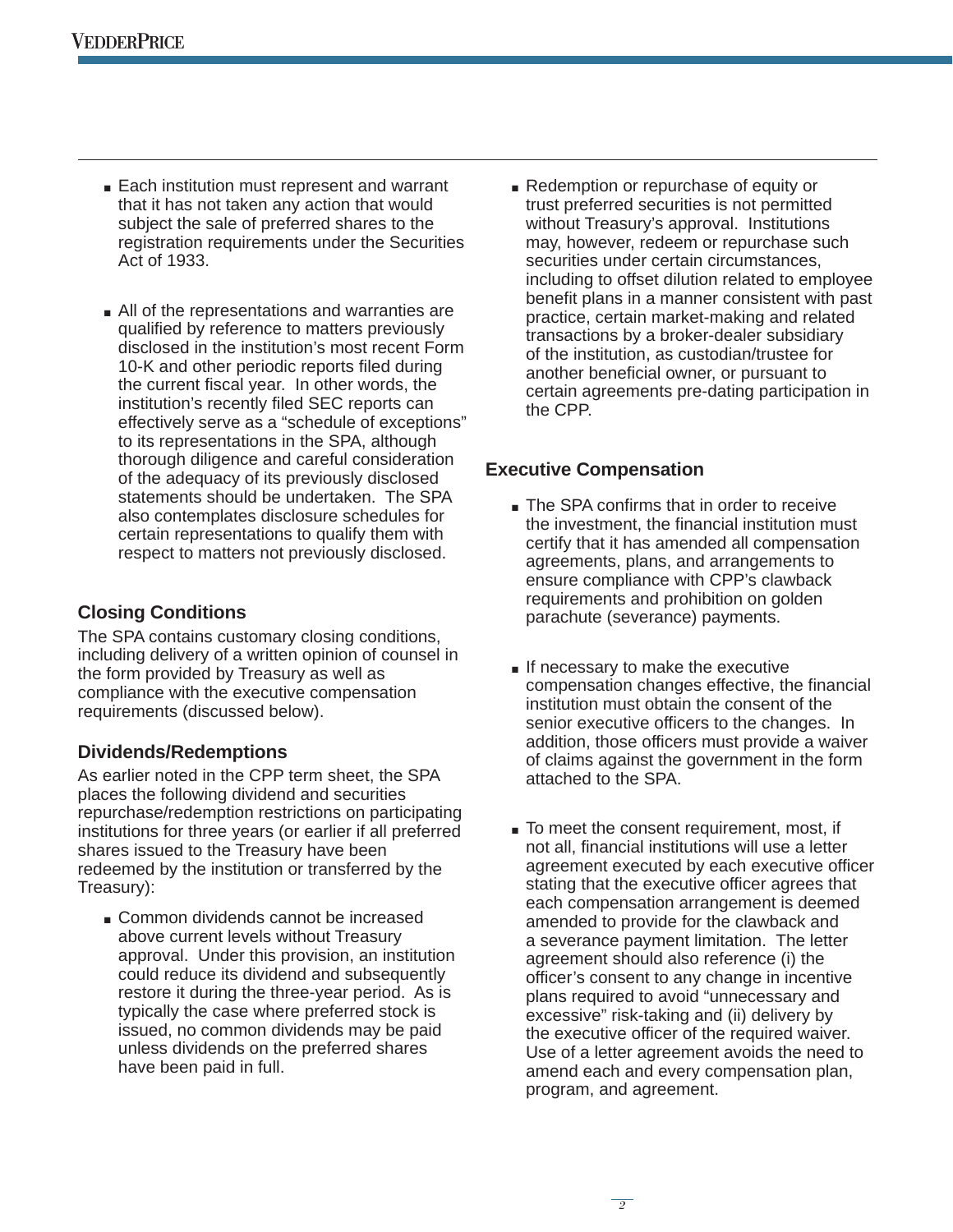#### **Registration Rights**

- **Institutions that are not Form S-3 eligible** as of the signing date of the SPA will not be required to file a resale shelf registration statement unless and until the Treasury requests that the institution do so. For private institutions, this rule likely alleviates the concern that participating in the CPP would require the institution to go public and, for non-Form S-3 eligible issuers, that a registration on Form S-1 would be immediately required.
- Where an institution is Form S-3 eligible, a shelf registration statement registering the resale of the securities must be filed within 30 days of closing. Given the prompt filing deadline, institutions should determine their S-3 status as of the expected date of signing and begin to make appropriate arrangements prior to entering into the SPA.
- If requested by the Treasury, the institution must facilitate an underwritten distribution of securities if the gross proceeds exceed (i) 2% of the initial aggregate liquidation preference, if such liquidation preference is less than \$2 billion and (ii) \$200 million, if the aggregate liquidation preference is equal to or greater than \$2 billion. Lead underwriters will be chosen by the Treasury, with consideration given to any broker-dealer affiliate of the institution. In the case of a Treasury requested underwritten offering, the institution and its directors and officers will be subject to a lock-up, or "clear market," period starting 10 days before and ending 60 to 90 days after the offering, during which period they may not sell certain classes of equity securities.
- The institution may exercise customary "blackout" rights to defer any registration or underwritten offering and to prohibit the Treasury from reselling under any outstanding shelf if the registration statement or related prospectus contains any material misstatement or omission, subject to certain limitations.

The SPA contains customary "piggyback" registration rights pursuant to which the Treasury may participate in certain registered offerings initiated by the institution or other holders, including underwritten offerings. In underwritten offerings, the institution has first priority to sell its shares, followed by the Treasury, and finally other holders. The institution must use its reasonable best efforts to amend any agreement in place as of the date of the SPA that is inconsistent with the registration and related rights granted to the Treasury under the SPA, including agreements containing inconsistent registration priority terms. However, to the extent those efforts fail, any conflicting priority provision contained in those earlier agreements will prevail over the priority provisions contained in the SPA if compliance with the SPA's priority provisions would result in a breach under the earlier agreements.

#### **Repurchase of Securities Issued to Treasury**

The institution may repurchase from the Treasury its warrants or any other securities the Treasury has purchased only after redemption of all preferred shares issued to the Treasury or after the Treasury has transferred all preferred shares. Such a repurchase must be at Fair Market Value upon written notice. Importantly, Fair Market Value is to be determined by the institution's board of directors in good-faith reliance on an opinion from a nationally recognized independent investment banking firm.

#### **Preferred Stock and Warrants**

The form of certificate of designations for the preferred stock and the form of warrant are attached as annexes to the SPA. These forms and the publication of recently executed documents for completed CPP transactions reflect several differences from the term sheet previously published by the Treasury. These differences include, with respect to the preferred stock, an ability to alter the previously announced quarterly dividend payment dates (February 15, May 15, August 15, and November 15 of each year) to address an institution's circumstances, and the ability to aggregate qualified equity offerings for purposes of attaining the threshold (25% of the